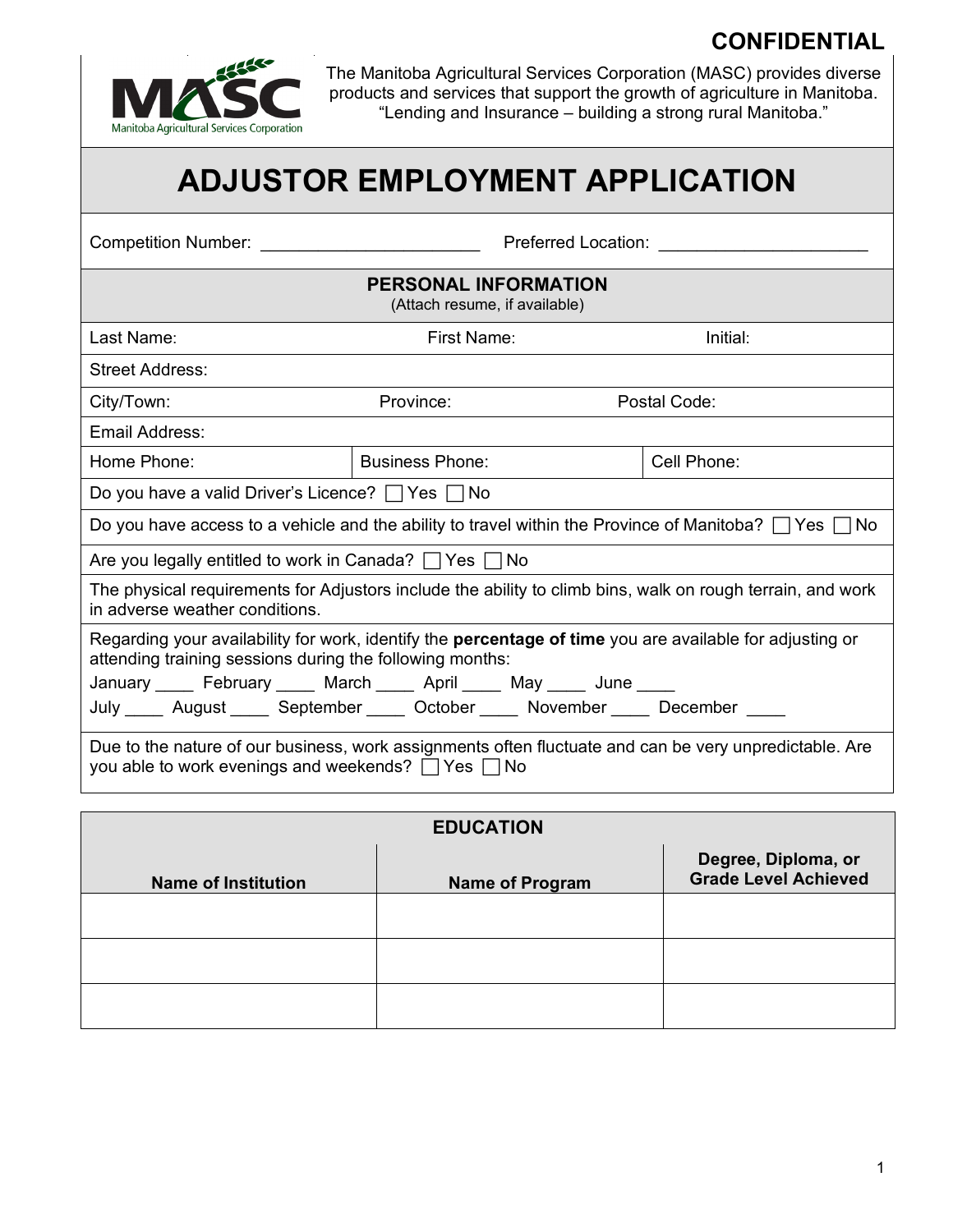| <b>TRAINING</b> |  |
|-----------------|--|
|-----------------|--|

List relevant training, courses, and seminars taken.

#### **BASIC COMPUTER SKILLS**

Please describe the level of your computer skills and give examples of computer programs you have used and what you have used them for (using Word to create letters for clients).

### **RELATED AGRICULTURAL EXPERIENCE**

Describe your experience in agriculture (number of years, total acres farmed, crops grown, livestock, etc.).

Indicate which crops are most familiar to you by placing the following crops in order of their familiarity, i.e. (1), (2), (3), (4). Please specify the crops.

 $\Box$  Cereal Crops

Oilseeds & Special Crops

□ Potatoes/Vegetables

Forage Crops (Hay and Seed)